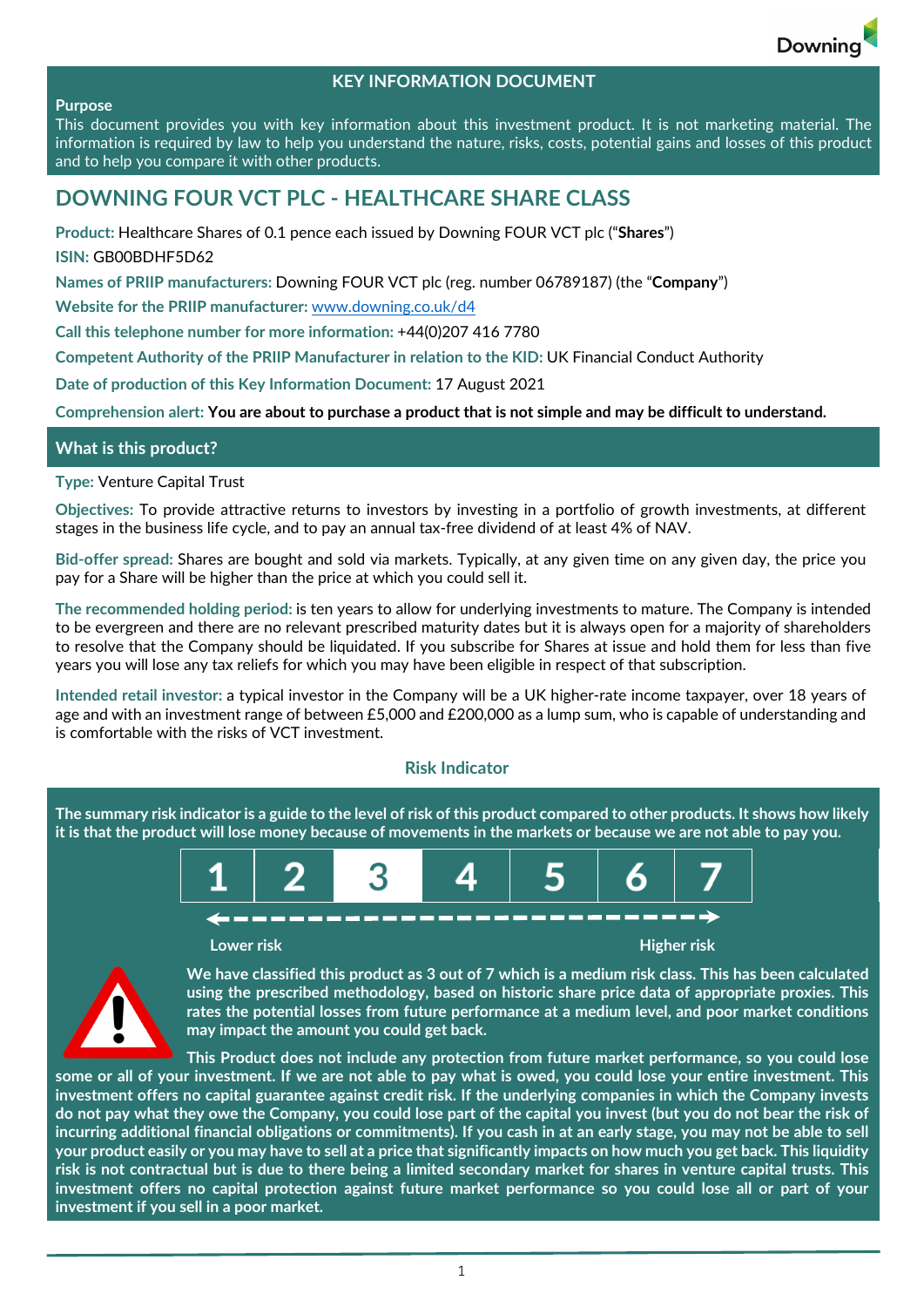

# **Performance Scenarios**

This table shows the money you could get back over the next ten years, under different scenarios, assuming that you invest £10,000. The scenarios shown illustrate how your investment could perform. You can compare them with the scenarios of other products. The scenarios presented are an estimate of future performance based on evidence from the past and are not an exact indicator of what your returns will be. Your returns will depend on how the market performs and how long you keep the investment. The stress scenario shows what you might get back in extreme market circumstances, and it does not take into account the situation where we are not able to pay you.

| <b>Investment Scenarios</b> |                                     | 1 year   | 5 years   | 10 years<br><i>(recommended</i><br>holding period) |
|-----------------------------|-------------------------------------|----------|-----------|----------------------------------------------------|
| Stress scenario             | What you might get back after costs | £4,316   | £5,918    | £4,584                                             |
|                             | Average return each year            | -56.84%  | $-9.96\%$ | $-7.50%$                                           |
| Unfavourable scenario       | What you might get back after costs | £9,528   | £10,246   | £12,005                                            |
|                             | Average return each year            | $-4.72%$ | 0.49%     | 1.84%                                              |
| Moderate scenario           | What you might get back after costs | £10.441  | £12,838   | £16,622                                            |
|                             | Average return each year            | 4.41%    | 5.12%     | 5.21%                                              |
| <b>Favourable scenario</b>  | What you might get back after costs | £11,767  | £16,544   | £23,671                                            |
|                             | Average return each year            | 17.67%   | 10.59%    | 9.00%                                              |

# **What happens if Downing FOUR VCT plc is unable to pay out?**

The value of the Shares and the income derived from them is dependent on the performance of the Company's underlying investments and can fluctuate. Investors could lose all or part of their investment. Your capital is at risk. As a shareholder of the Company, you would not be able to make a claim to the Financial Services Compensation Scheme about the Company in the event that the Company is unable to pay out.

## **What are the costs?**

The Reduction in Yield (RIY) shows what impact the total costs you pay will have on the investment return you might get. The total costs take into account one‐off, ongoing and incidental costs. The amounts shown here are the cumulative costs of the product itself, for three different holding periods. The figures assume you invest  $£10,000$ . The figures are estimates and may change in the future.

#### **Costs over time**

The person selling you or advising you about this product may charge you other costs. If so, this person will provide you with information about these costs and show you the impact that all costs will have on your investment over time.

| <b>Investment Scenarios</b>     | If you cash in after<br>1 vear $*$ | If you cash in after<br>5 years <sup>*</sup> | If you cash in after<br><b>10 years</b> |
|---------------------------------|------------------------------------|----------------------------------------------|-----------------------------------------|
| <b>Total costs</b>              | £903                               | £3.326                                       | £8,544                                  |
| Impact on return (RIY) per year | 9.03%                              | 4.96%                                        | 4.46%                                   |

\*This product cannot be easily realised. This means it is difficult to estimate how much you would get back if you attempt to realise your investment early. You will either be unable to realise your investment early or you will have to pay high costs or make a large loss if you do so. You will also lose tax reliefs gained on subscription if you sell within five years.